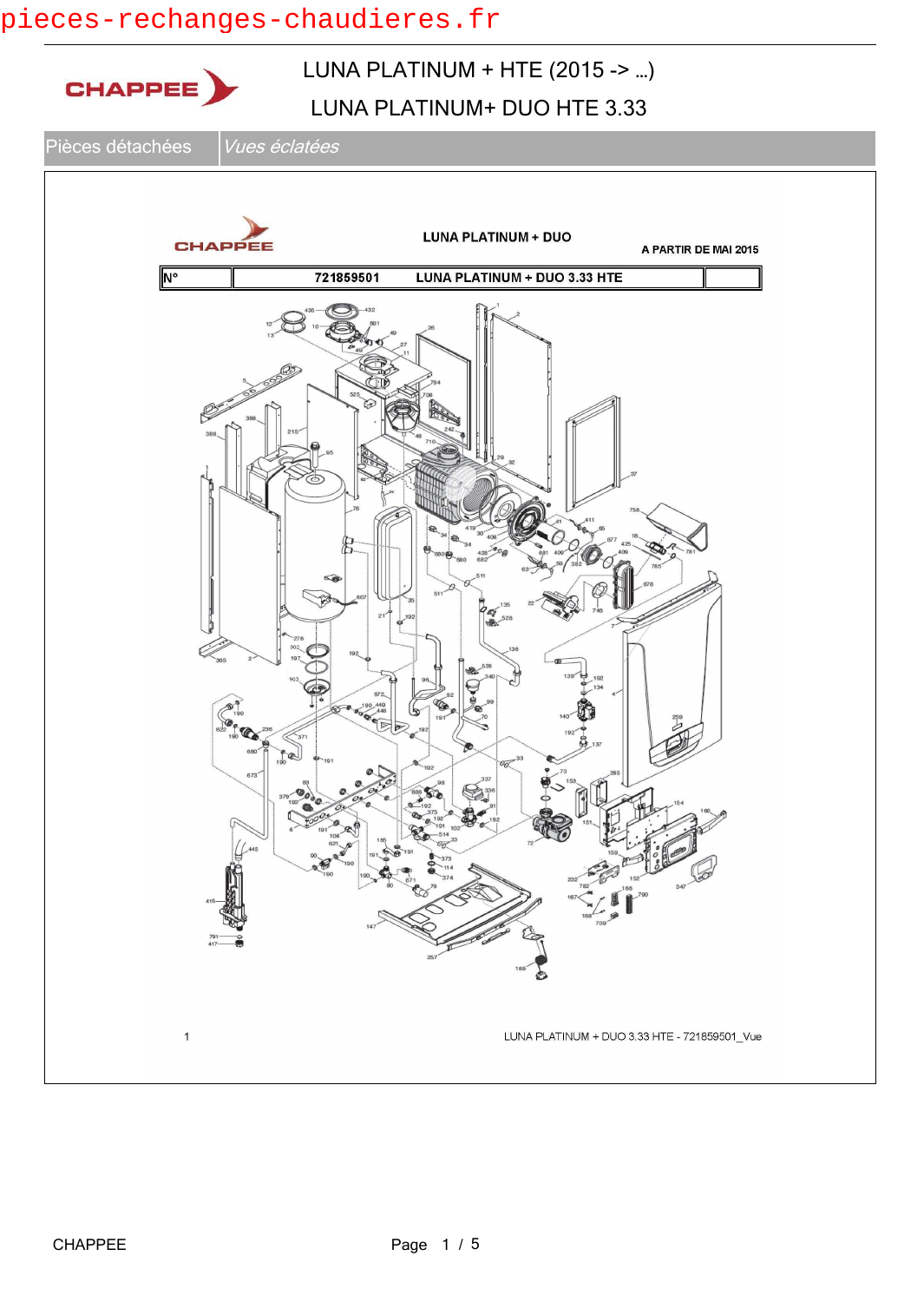# pieces-rechanges-chaudieres.fr



## LUNA PLATINUM + HTE (2015 -> …)

| Réf.           | Référence   | <b>Description</b>                     | Qté          | Remarques |
|----------------|-------------|----------------------------------------|--------------|-----------|
| 1              | SX5116480   | MONTANT LATERAL<br>(5116480)           | 1            |           |
| $\mathbf{1}$   | SX5116480   | <b>MONTANT LATERAL</b><br>(5116480)    | 1            |           |
| 2              | SX5116490   | PANNEAU LATERAL                        | 1            |           |
| $\overline{2}$ | SX5116490   | PANNEAU LATERAL                        | $\mathbf{1}$ |           |
| 4              | SX710927500 | PANNEAU AV PLAT. DUO CH                | 1            |           |
| 5              | SX5114030   | <b>TRAVERSE ARRIERE SUPERIEURE</b>     | $\mathbf{1}$ |           |
| 6              | SX5106550   | TRAVERSE PLATINE HYDRAULIQUE (5106550) | 1            |           |
| 7              | SX710347200 | <b>TRAVERSE AVANT SUPERIEURE</b>       | $\mathbf{1}$ |           |
| 10             | SX5409020   | (5409020)<br>RACCORDEMENT VENTOUSE     | 1            |           |
| 11             | SX5409010   | JOINT VENTOUSE CAOUTCHOUC (5409010)    | $\mathbf{1}$ |           |
| 12             | SX5108690   | <b>OBTURATEUR</b><br>(5108690)         | 1            |           |
| 13             | SX5407400   | JOINT OBTURATEUR DECOUPE (x3)          | $\mathbf{1}$ |           |
| 18             | SX710039100 | <b>VENTURI AGU3723</b>                 | 1            |           |
| 21             | SX5402050   | JOINT 6,1x11,5x1,5 (X3)                | $\mathbf{1}$ |           |
| 22             | SX710692300 | <b>VENTILATEUR NRG118</b>              | 1            |           |
| 26             | SX710333900 | PANNEAU DROIT CHAMBRE ETANCHE          | 1            |           |
| 27             | 7222260     | <b>CHAMBRE ETANCHE</b>                 | 1            |           |
| 29             | SX710283700 | PANNEAU ISOLANT ARRIERE                | $\mathbf{1}$ |           |
| 30             | SX5411020   | PANNEAU ISOLANT<br>(5411020)           | 1            |           |
| 32             | SX5671950   | ECHANGEUR PRINCIPAL 5E (5671950)       | $\mathbf{1}$ |           |
| 33             | SX710963000 | O-RING 22X3 EPDM (x3)                  | 1            |           |
| 33             | SX710963000 | O-RING 22X3 EPDM (x3)                  | $\mathbf{1}$ |           |
| 34             | SX8380860   | <b>CLIPS ECHANGEUR PRINCIPAL</b>       | 1            |           |
| 34             | SX8380860   | <b>CLIPS ECHANGEUR PRINCIPAL</b>       | 1            |           |
| 35             | SX5629130   | VASE D'EXPANSION 7,5L                  | 1            |           |
| 37             | SX710352600 | PANNEAU AV CHAMBRE ETANCHE             | $\mathbf{1}$ |           |
| 41             | 7115657     | <b>BRULEUR 5E</b>                      | 1            |           |
| 48             | SX710332800 | <b>GOUTIERE AIR NEUF</b>               | $\mathbf{1}$ |           |
| 49             | SX5409280   | BOUCHON RACCORD.VENTOUSE (5409280)     | 1            |           |
| 49             | SX5409280   | BOUCHON RACCORD.VENTOUSE (5409280)     | $\mathbf{1}$ |           |
| 59             | SX8511140   | CABLE ELECT.ALLUMAGE (8511140)         | 1            |           |
| 62             | SX5409570   | PRISE DE PRESSION FF<br>(5409570)      | $\mathbf{1}$ |           |
| 63             | SX710220000 | ELECTRODE ALLUMAGE HTE                 | 1            |           |
| 65             | SX710424200 | ELECTRODE IONISATION B&P               | $\mathbf{1}$ |           |
| 70             | SX710333200 | TUBE POMPE/ECHANGEUR                   | 1            |           |
| 72             | 7221855     | POMPE UMP 15-60 6M AVEC CABL.          | $\mathbf{1}$ |           |
| 73             | 7219215     | DEGAZEUR CALEFFI WI                    | 1            |           |
| 73             | SX710493600 | <b>DEGAZEUR POMPE</b>                  | 1            |           |
| 78             | SX710335600 | <b>BALLON AVEC ISOLATION</b>           | 1            |           |
| 79             | SX9950620   | SOUPAPE DE SECURITE 7BARS (9950620)    | 1            |           |
| 80             | SX5668600   | RACCORD ENTREE SANITAIRE               | 1            |           |
| 83             | SX5620090   | LIMITEUR DEBIT SANIT.12L/MN            | $\mathbf{1}$ |           |
| 90             | SX5622840   | ROBINET DE REMPLISSAGE<br>(5622840)    | 1            |           |
| 91             | SX5652030   | ROBINET DE VIDANGE<br>(PDM5652030)     | $\mathbf{1}$ |           |
| 92             | SX9950600   | SOUPAPE DE SECURITE 3BARS              | 1            |           |
| 95             | SX5668740   | <b>ANODE MAGNESIUM</b>                 | $\mathbf{1}$ |           |
| 96             | SX710339000 | TUBE ENT.SERPENTIN/RACCORD FILTRE      | 1            |           |
| 98             | SX5212040   | TUBE BY-PASS CHAUFFAGE (5212040)       | $\mathbf{1}$ |           |
| 99             | SX8380850   | CLIP TUBE BY-PASS                      | 1            |           |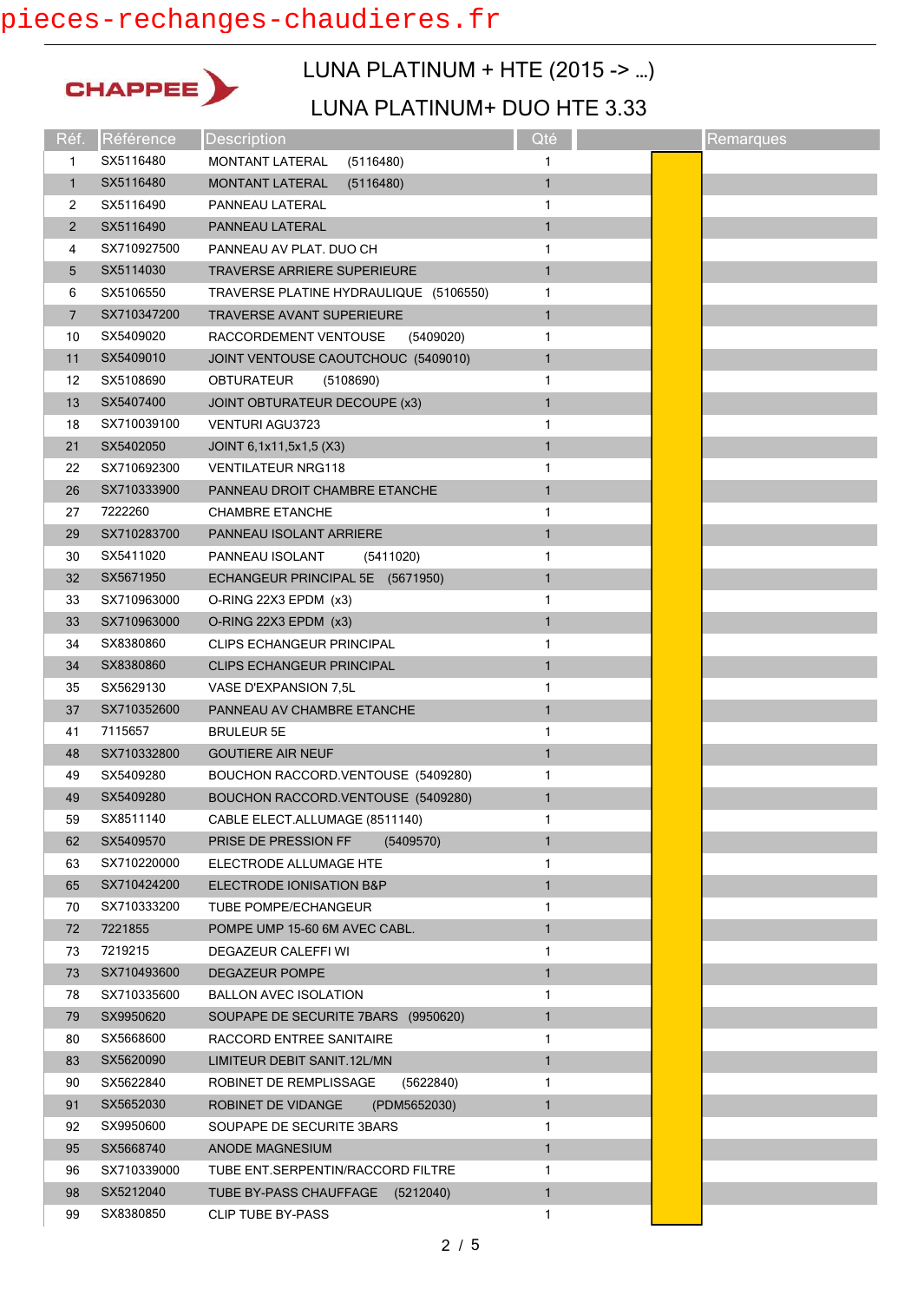

### LUNA PLATINUM + HTE (2015 -> …)

| 102 | SX5663040   | <b>ENS. VANNE 3 VOIES</b><br>(5663040)    | $\mathbf{1}$                   |  |
|-----|-------------|-------------------------------------------|--------------------------------|--|
| 104 | SX5668570   | <b>CONNEXION DEPART ECS</b>               | 1                              |  |
| 114 | SX5403820   | JOINT O-RING (x3) (5403820)               | $\mathbf{1}$                   |  |
| 135 | SX9950760   | SECURITE SURCHAUFFE 105° (9950760)        | 1                              |  |
| 136 | SX710333800 | <b>TUBE ECHANGEUR/V3V</b>                 | $\mathbf{1}$                   |  |
| 137 | SX710341200 | TUBE ENTREE VANNE GAZ                     | 1                              |  |
| 139 | SX710341400 | <b>TUBE GAZ VG/VENTURI</b>                | $\mathbf{1}$                   |  |
| 140 | SX710452600 | VANNE GAZ VGE56S                          | 1                              |  |
| 147 | SX710353100 | PANNEAU INFERIEUR                         | $\mathbf{1}$                   |  |
| 151 | SX710018500 | COUVERCLE BOITIER ELECTRIQUE              | 1                              |  |
| 152 | SX710019900 | PANNEAU DE COMMANDE                       | $\mathbf{1}$                   |  |
| 153 | SX710018200 | CAPOT BORNIER DE RACCORDEMENT             | 1                              |  |
| 154 | 7221954     | C.I. LMS15 DUO 3.33+                      | $\mathbf{1}$<br>Nous consulter |  |
| 159 | SX710345000 | <b>CHARNIERE GAUCHE</b>                   | 1                              |  |
| 160 | SX710344900 | <b>CHARNIERE DROITE</b>                   | $\mathbf{1}$                   |  |
| 165 | SX5668580   | <b>TUBE ENTREE SANITAIRE</b>              | 1                              |  |
| 166 | SX8421590   | BORNIER DE RACCORDEMENT<br>(PDM8421590)   | $\mathbf{1}$                   |  |
| 167 | SX5405340   | PORTE-FUSIBLES (x3) (PDM5405340)          | 1                              |  |
| 168 | SX9950580   | FUSIBLES 2A 250V (X10) (9950580)          | $\mathbf{1}$                   |  |
| 169 | SX9951650   | MANOMETRE AVEC SUPPORT<br>(9951650)       | 1                              |  |
| 190 | SX5404970   | JOINT 3/8" (x10) (PDM5404970)             | $\mathbf{1}$                   |  |
| 190 | SX5404970   | JOINT 3/8" (x10) (PDM5404970)             | 1                              |  |
| 190 | SX5404970   | JOINT 3/8" (x10) (PDM5404970)             | $\mathbf{1}$                   |  |
| 190 | SX5404970   | JOINT 3/8" (x10) (PDM5404970)             | 1                              |  |
| 190 | SX5404970   | JOINT 3/8" (x10) (PDM5404970)             | $\mathbf{1}$                   |  |
| 190 | SX5404970   | JOINT 3/8" (x10) (PDM5404970)             | 1                              |  |
| 190 | SX5404970   | JOINT 3/8" (x10) (PDM5404970)             | $\mathbf{1}$                   |  |
| 191 | SX5408970   | JOINT G1/2"<br>(5408970)                  | 1                              |  |
| 191 | SX5408970   | (5408970)<br>JOINT G1/2"                  | $\mathbf{1}$                   |  |
| 191 | SX5408970   | JOINT G1/2"<br>(5408970)                  | 1                              |  |
| 191 | SX5408970   | JOINT G1/2"<br>(5408970)                  | $\mathbf{1}$                   |  |
| 191 | SX5408970   | (5408970)<br>JOINT G1/2"                  | 1                              |  |
| 191 | SX5408970   | JOINT G1/2"<br>(5408970)                  | $\mathbf{1}$                   |  |
| 192 | SX5404650   | JOINT G3/4" 17x24x2 (X10) #               | 1                              |  |
| 192 | SX5404650   | JOINT G3/4" 17x24x2 (X10) #               | 1                              |  |
| 192 | SX5404650   | JOINT G3/4" 17x24x2 (X10) #               | 1                              |  |
| 192 | SX5404650   | JOINT G3/4" 17x24x2 (X10) #               | $\mathbf{1}$                   |  |
| 192 | SX5404650   | JOINT G3/4" 17x24x2 (X10) #               | 1                              |  |
| 192 | SX5404650   | JOINT G3/4" 17x24x2 (X10) #               | $\mathbf{1}$                   |  |
| 192 | SX5404650   | JOINT G3/4" 17x24x2 (X10) #               | 1                              |  |
| 192 | SX5404650   | JOINT G3/4" 17x24x2 (X10) #               | $\mathbf{1}$                   |  |
| 192 | SX5404650   | JOINT G3/4" 17x24x2 (X10) #               | 1                              |  |
| 192 | SX5404650   | JOINT G3/4" 17x24x2 (X10) #               | $\mathbf{1}$                   |  |
| 197 | SX5412820   | JOINT OR 44, 17x1, 78 (X3) (5412820)      | 1                              |  |
| 215 | SX710334000 | PANNEAU GAUCHE CHAMBRE ETANCHE            | $\mathbf{1}$                   |  |
| 232 | SX710028100 | CARTE ELECTRONIQUE INTERFACE              | 1                              |  |
| 236 | SX5625310   | DISCONNECTEUR CALEFFI DUO<br>(PDM5625310) | $\mathbf{1}$                   |  |
| 242 | SX8435270   | SONDE CTN FUMEE                           | 1                              |  |
| 257 | SX710347300 | TRAVERSE TABLEAU DE BORD                  | $\mathbf{1}$                   |  |
| 259 | SX710828100 | LOGO CHAPPEE                              | 1                              |  |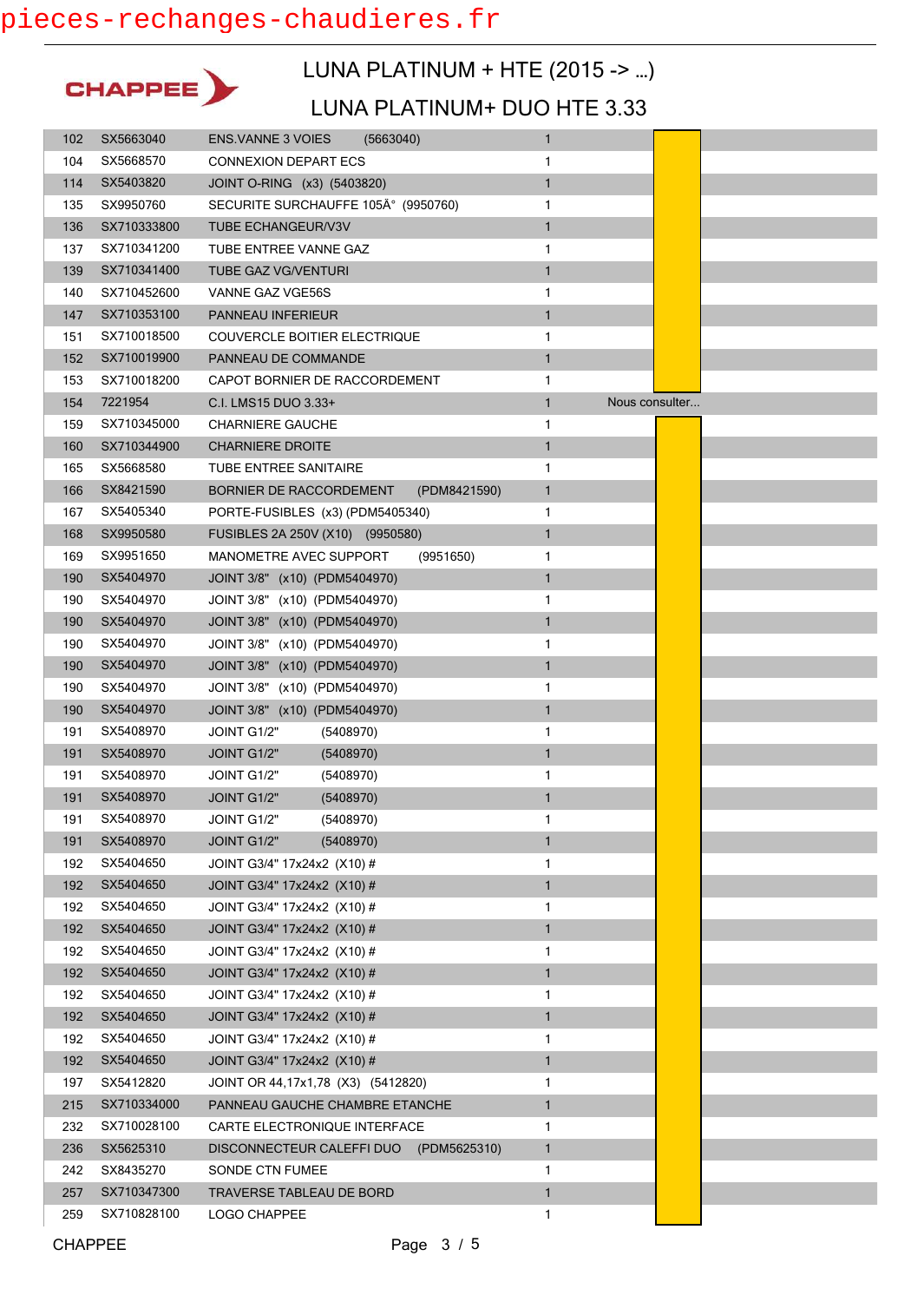

### LUNA PLATINUM + HTE (2015 -> …)

| 276 | SX1340440   | <b>CLIP</b><br>(1340440)                  | $\mathbf{1}$                   |                    |
|-----|-------------|-------------------------------------------|--------------------------------|--------------------|
| 285 | SX710083600 | <b>CAPOT CLIP-IN</b>                      | 1                              |                    |
| 336 | SX8380680   | <b>RESSORT FIX MOTEUR V3V</b>             | $\mathbf{1}$                   |                    |
| 337 | SX5694580   | <b>MOTEUR V3V ELBI</b>                    | 1                              |                    |
| 340 | SX710109100 | <b>CAPTEUR DE PRESSION</b>                | $\mathbf{1}$                   |                    |
| 347 | SX710234400 | <b>COMMANDE A DISTANCE</b>                | 1                              |                    |
| 365 | SX5106530   | <b>TRAVERSE ARRIERE INFERIEURE</b>        | $\mathbf{1}$                   |                    |
| 371 | SX5668590   | TUBE REMPLISSAGE CIRCUIT CHAUFFAGE        | 1                              |                    |
| 373 | SX5109080   | FILTRE CHAUFFAGE (PDM5109080)             | $\mathbf{1}$                   |                    |
| 374 | SX5212030   | <b>BOUCHON PORTE FILTRE M30</b>           | 1                              |                    |
| 375 | SX5663030   | <b>TUBE BY-PASS</b><br>(5663030)          | $\mathbf{1}$                   |                    |
| 379 | SX5206120   | REDUCTION FM G 3/4-1/2 (5206120)          | 1                              |                    |
| 382 | SX710206300 | CABLE ELECTRODE IONISATION                | $\mathbf{1}$                   |                    |
| 388 | SX5114060   | TRAVESE FIX. ARRIERE                      | 1                              |                    |
| 388 | SX5114060   | <b>TRAVESE FIX. ARRIERE</b>               | $\mathbf{1}$                   |                    |
| 408 | 711571000   | BRIDE CHAMBRE DE COMBUSTION               | 1                              |                    |
| 409 | 7215431     | <b>ENS.JOINT BRULEUR</b>                  | $\mathbf{1}$                   |                    |
| 409 | 7215431     | <b>ENS.JOINT BRULEUR</b>                  | 1                              |                    |
| 411 | SX710185200 | <b>JOINT ELECTRODE IONISATION</b>         | 1<br>Nous consulter            |                    |
| 415 | 7220503     | SIPHON HYDRAULIQUE H200<br>722050300      | Nous consulter<br>1            |                    |
| 417 | 7216792     | <b>BOUCHON SIPHON HYDRAULIQUE</b>         | $\mathbf{1}$<br>Nous consulter |                    |
| 419 | SX5411000   | <b>JOINT BRIDE/ECHANGEUR</b>              | 1                              |                    |
| 425 | SX710042400 | <b>JOINT DE VENTURI</b>                   | $\mathbf{1}$                   |                    |
| 428 | SX5409290   | JOINT HUBLOT (X3) (5409290)               | 1                              |                    |
| 432 | SX5410420   | JOINT FUMEES A 60                         | $\mathbf{1}$                   |                    |
| 435 | SX5407550   | JOINT FUMEES A 100 (5407550)              | 1                              |                    |
| 445 | SX710333100 | FLEXIBLE DE LIAISON SIPHON                | $\mathbf{1}$                   |                    |
| 448 | SX5209230   | PORTE CLAPET ANTIRETOUR                   | 1                              |                    |
| 449 | SX5640030   | <b>CLAPET ANTI RETOUR</b><br>(5640030)    | $\mathbf{1}$                   |                    |
| 511 | SX5404600   | O-RING 17,86X2,62 (X3)                    | 1                              |                    |
| 511 | SX5404600   | O-RING 17,86X2,62 (X3)                    | $\mathbf{1}$                   |                    |
| 514 | SX710337800 | RACCORD RET CHAUF/POMPE/FILTRE            | 1                              |                    |
| 525 | SX710027900 | <b>ALLUMEUR ANTOSS 24V</b>                | 1                              |                    |
| 528 | SX710439300 | SONDE CTN TODS                            | 1                              |                    |
| 528 | SX710439300 | SONDE CTN TODS                            | $\mathbf{1}$                   |                    |
| 601 | SX5408560   | O-RING 8,73X1,78 (x3) (5408560)           | 1                              |                    |
| 604 | SX5661600   | <b>VASE D'EXPANSION SANITAIRE 2L</b>      | $\mathbf{1}$                   | [To Translate: FR: |
| 605 | SX5621280   | FLEXIBLE LIAISON VASE SANITAIRE (5621280) | 1                              | [To Translate: FR: |
| 607 | SX8434930   | SONDE CTN SANITAIRE                       | $\mathbf{1}$                   |                    |
| 621 | SX5663120   | TUBE REMPLISSAGE /CHAUFFAGE (5663120)     | 1                              |                    |
| 622 | SX5622860   | TUBE BALLON/DISCONNECTEUR                 | $\mathbf{1}$                   |                    |
| 671 | SX5646780   | ROBINET DE VIDANGE<br>(5646780)           | 1                              |                    |
| 672 | SX710338900 | TUBE SORT.SERPENTIN / V3V                 | $\mathbf{1}$                   |                    |
| 673 | SX710333000 | TUBE GOUTIERE /SIPHON                     | 1                              |                    |
| 678 | SX710051400 | AIR-GAS CONVEYOR SS.LUNA4                 | $\mathbf{1}$                   |                    |
| 679 | SX8511150   | CABLE MASSE ELECTR.D'ALL.L=270(8511150)   | 1                              | [To Translate: FR: |
| 680 | SX5409250   | JOINT PASSE-TUBE D:15                     | $\mathbf{1}$                   |                    |
|     |             |                                           |                                |                    |
| 680 | SX5409250   | JOINT PASSE-TUBE D:15                     | 1                              |                    |
| 680 | SX5409250   | JOINT PASSE-TUBE D:15                     | $\mathbf{1}$                   |                    |